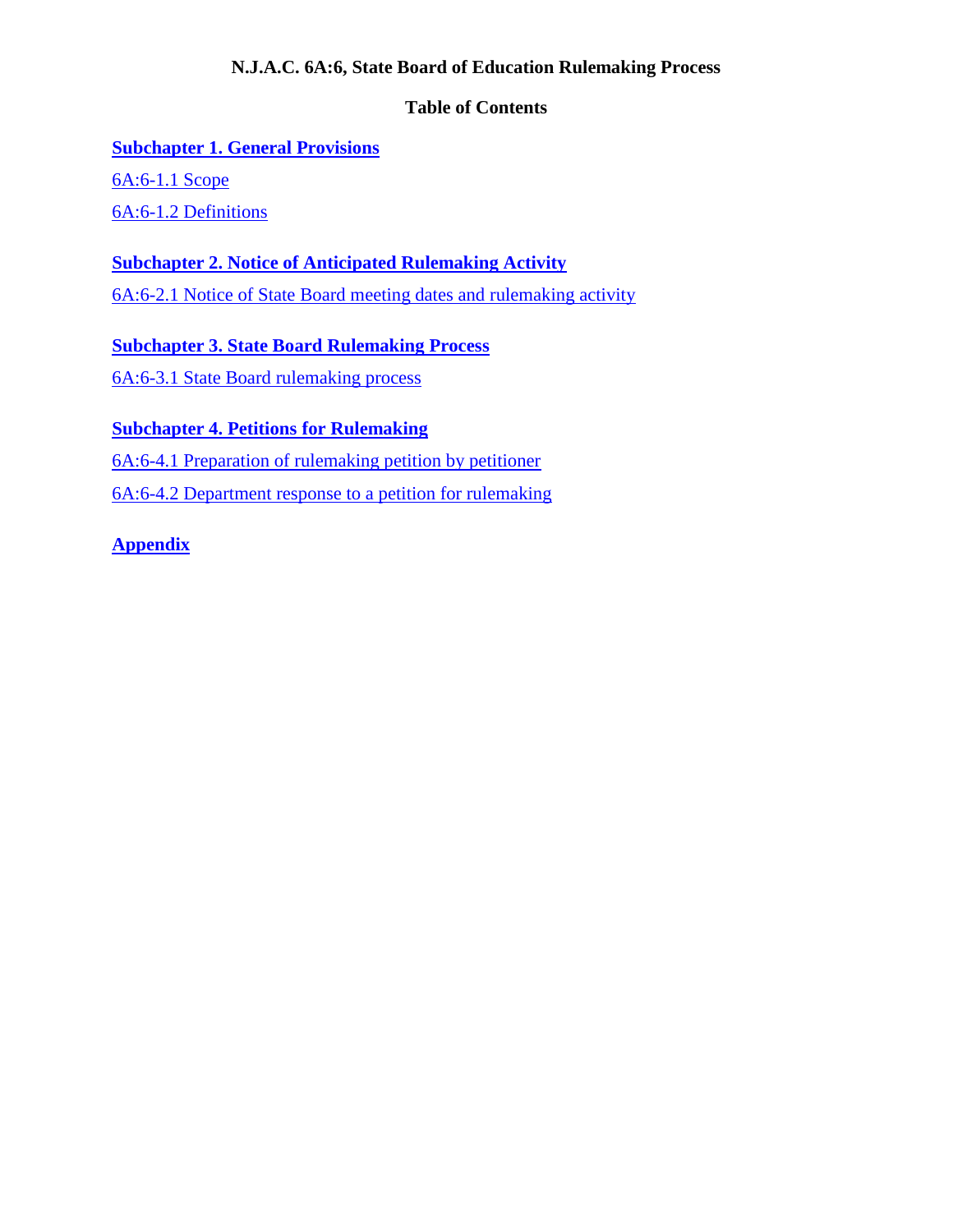## **Chapter 6. State Board of Education Rulemaking Process**

## **Subchapter 1. General Provisions**

#### <span id="page-1-1"></span><span id="page-1-0"></span>**6A:6-1.1 Scope**

This chapter sets forth the rulemaking process for the State Board of Education of New Jersey pursuant to Administrative Procedure Act (APA), N.J.S.A. 52:14B-1 et seq., as amended under P.L. 2013, c. 259. This chapter also establishes, pursuant to N.J.S.A. 52:14B-4(f), rules that apply to all persons interested in making a petition to adopt a new rule or to amend or repeal an existing rule in Title 6A.

#### <span id="page-1-2"></span>**6A:6-1.2 Definitions**

The following words and terms shall have the following meanings when used in this chapter unless the context clearly indicates otherwise:

"Act" means the Administrative Procedure Act, N.J.S.A. 52:14B-1 et seq.

"Discussion level document" means a draft of a summary memo and rule text to be discussed by the State Board prior to the notice of proposal.

"New Jersey Register" means the journal of New Jersey State agency rulemaking published by the Office of Administrative Law pursuant to N.J.S.A. 52:14B-7(b).

"Notice of adoption" means the document described at N.J.A.C. 1:30-6.1 that must be submitted to the Office of Administrative Law and then published in the New Jersey Register. When it is presented to the State Board at a public meeting, a notice of adoption includes a summary memo and rule text and a comment/response form that contains the Department's responses to comments received during the comment period.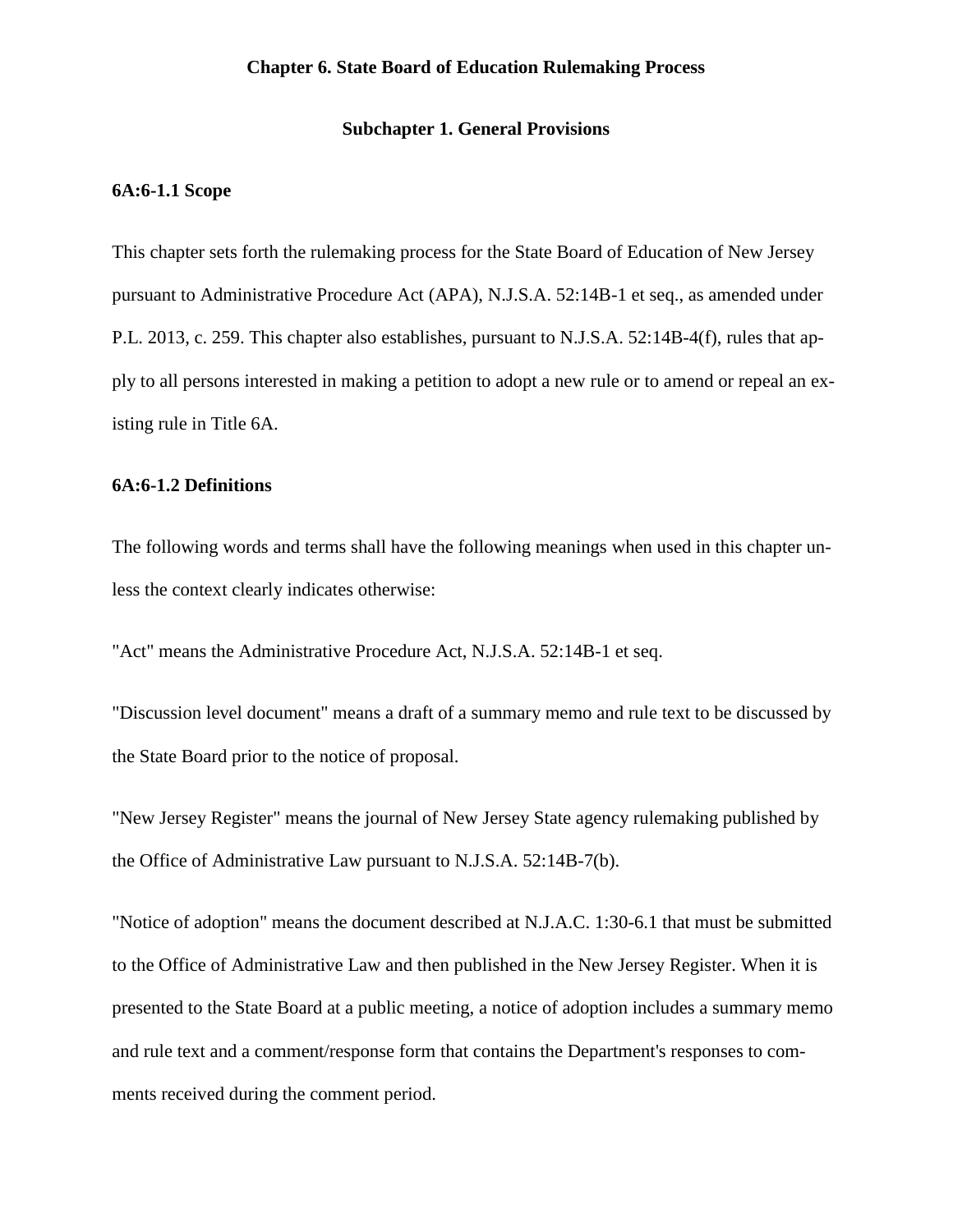"Notice of proposal" means the document described at N.J.A.C. 1:30-5.1 that must be submitted to the Office of Administrative Law and then published in the New Jersey Register and distributed to the Legislature and interested persons. When it is presented to the State Board at a public meeting, a notice of proposal includes a summary memo and rule text.

"Person" means any individual, association, board, venture, partnership, corporation, organization, institution, and governmental instrumentality recognized by law for any purpose.

"Policy discussion paper" means a paper prepared by Department staff that sets forth the broad policy issues related to a proposed new rule, amendment, or repeal.

"Pre-proposal" means a preliminary proceeding for the purpose of eliciting ideas, views, and comments of interested persons on a contemplated rulemaking proceeding, pursuant to N.J.A.C. 1:30-5.3(b).

"President" means the President of the State Board of Education or, in the President's absence, the Vice President.

"Public hearing" means a legislative-type proceeding that is conducted either as part of a rulemaking or to consider a potential rulemaking and that affords the public an opportunity to present the State Board and/or Department with oral and written comments, arguments, data, and views on the rulemaking or the contemplated rulemaking.

"Public testimony session" means a Department forum at which a panel of State Board members has the opportunity to listen to comments from interested persons regarding new rules, amendments, and/or repeals.

"Rulemaking process" means the systematic process followed by the State Board for the development and promulgation of rules. The process includes activities the State Board deems necessary to develop and promulgate rules, including, but not limited to, activities designed to meet the requirements of the Act and N.J.A.C. 1:30, Rules for Agency Rulemaking.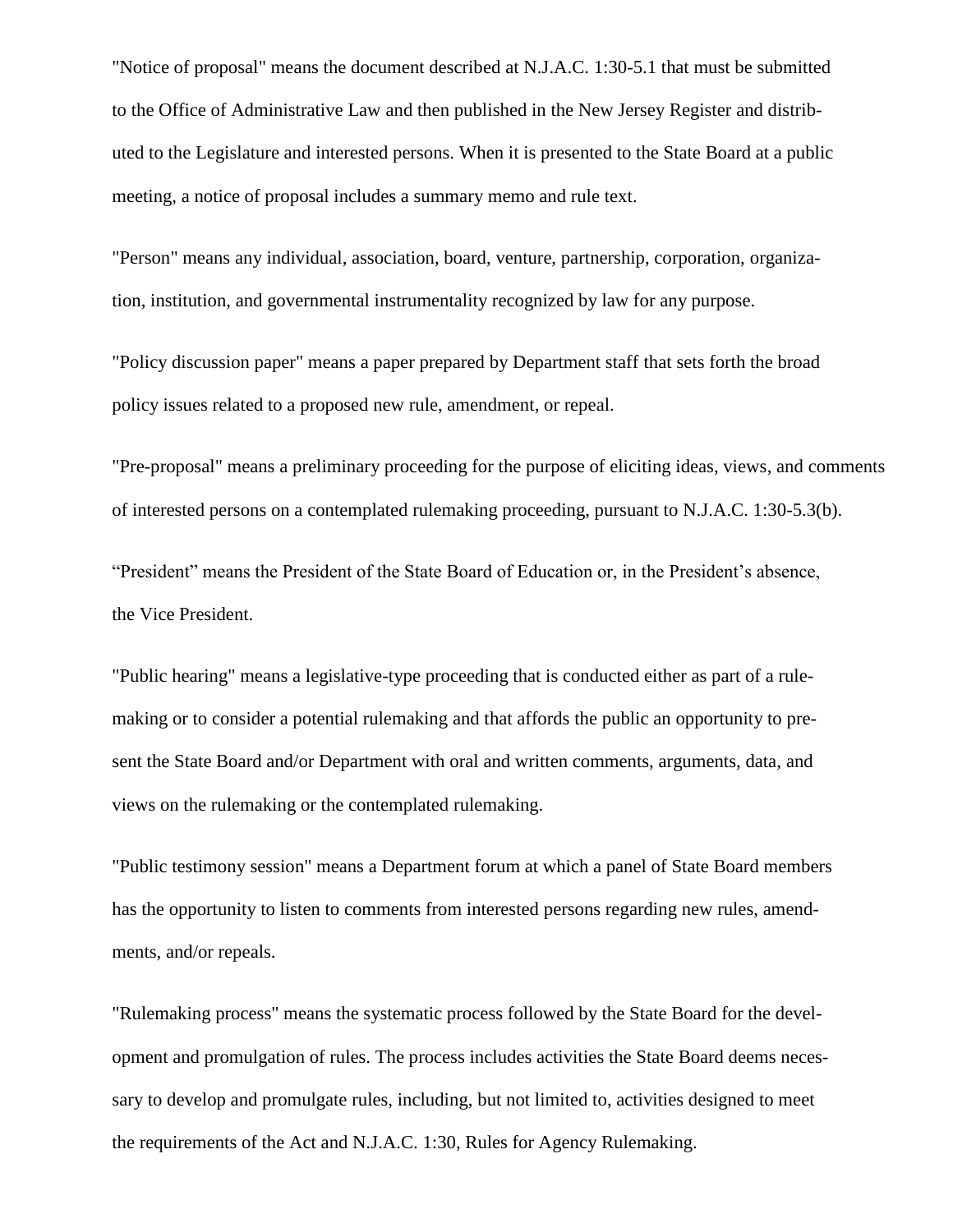"Stakeholder" means any individual, group, or association that will be directly impacted by the force and effect of the proposed new rule, amendment, or repeal.

"State Board" means the New Jersey State Board of Education.

"Work session" means a State Board forum, conducted in compliance with the Senator Byron M. Baer Open Public Meetings Act (OPMA), N.J.S.A. 10:4-6 et seq., at which the State Board and the Commissioner discuss a policy discussion paper, pre-proposal, or other issues that require an in-depth discussion.

1. The State Board may also take formal action at a work session to vote on an item of action requiring notice to the public pursuant to the OPMA.

## **Subchapter 2. Notice of Anticipated Rulemaking Activity**

### <span id="page-3-1"></span><span id="page-3-0"></span>**6A:6-2.1 Notice of State Board meeting dates and rulemaking activity**

- (a) The State Board shall adopt annually by resolution a calendar of meeting dates that include the State Board's public monthly meetings, work sessions, and public testimony sessions. The Department will post the calendar of meeting dates on its [website](http://www.state.nj.us/education/) at [http://www.state.nj.us/education/.](about:blank) The Department will distribute the calendar of meeting dates to school districts, the news media maintaining a press office to cover the State House Complex, education associations, and other interested persons.
- (b) The State Board shall provide on its monthly public meeting agenda notice of new rules, amendments, or repeals to be discussed or acted upon. In addition, the Department will post on its [website](http://www.state.nj.us/education/) at [http://www.state.nj.us/education/](about:blank) new rules, amendments, and repeals to be discussed or acted upon by the State Board.
- (c) The Department may publish in the New Jersey Register quarterly calendars of the Department's anticipated proposed rulemaking activities, pursuant to N.J.A.C. 1:30-3. If developed, the calendars shall be amended as necessary in accordance with N.J.A.C. 1:30-3.2.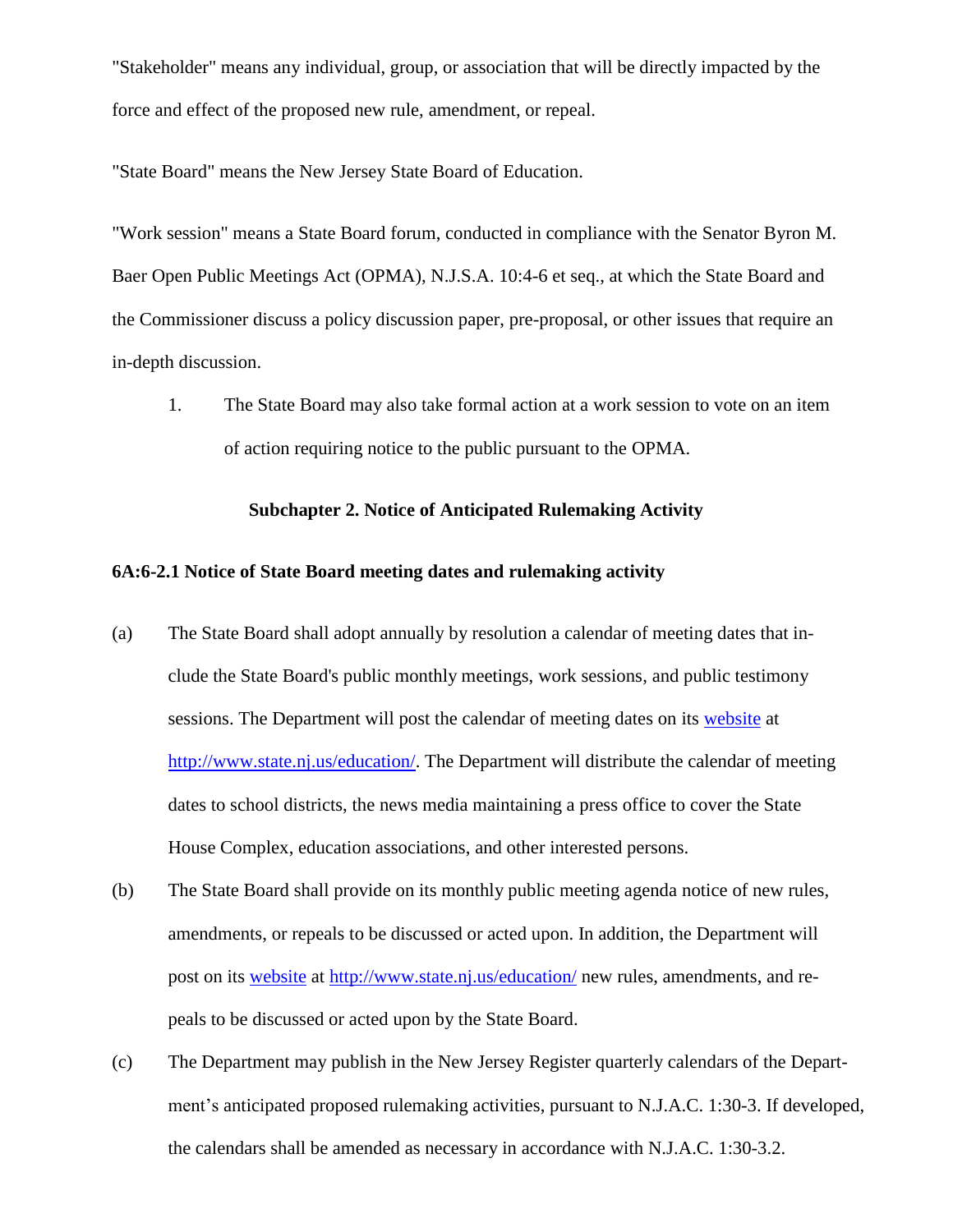- 1. If it is developed, the Department will include a copy of the quarterly rulemaking calendar on the Department's [website](http://www.state.nj.us/education/) at [http://www.state.nj.us/education/.](about:blank)
- 2. If it is developed, the Department will provide notice of the availability of its quarterly rulemaking calendar in the same manner as it publicizes its proposed rulemakings pursuant to N.J.A.C. 6A:6-3.1(d) and 1:30-5.2 to inform persons most likely to be affected or interested by the proposed rules.
- 3. As an alternative to calendar publication requirements under this subsection, the Department may determine to use one of the five calendar exceptions available to it pursuant to N.J.A.C. 1:30-3.

## **Subchapter 3. State Board Rulemaking Process**

### <span id="page-4-1"></span><span id="page-4-0"></span>**6A:6-3.1 State Board rulemaking process**

- (a) The Department may prepare a policy discussion paper and present it to the State Board and to stakeholders for input before documents related to a new rule, amendment, or repeal are presented to the State Board for consideration.
- (b) The Department may develop a discussion level document for any new rule, amendment, or repeal and present it to the State Board. The State Board may decide to:
	- 1. Place the discussion level document on the State Board's monthly agenda at one or more public meetings in accordance with the Senator Byron M. Baer Open Public Meetings Act, N.J.S.A. 10:4-6 et seq.;
	- 2. Provide a written comment period of at least 30 days for the discussion level document; and/or
	- 3. Take oral testimony at one or more public testimony sessions scheduled after the State Board reviews the discussion level document at a public meeting and before the notice of proposal is published in the New Jersey Register pursuant to the Act. The State Board also accepts written comment at this time.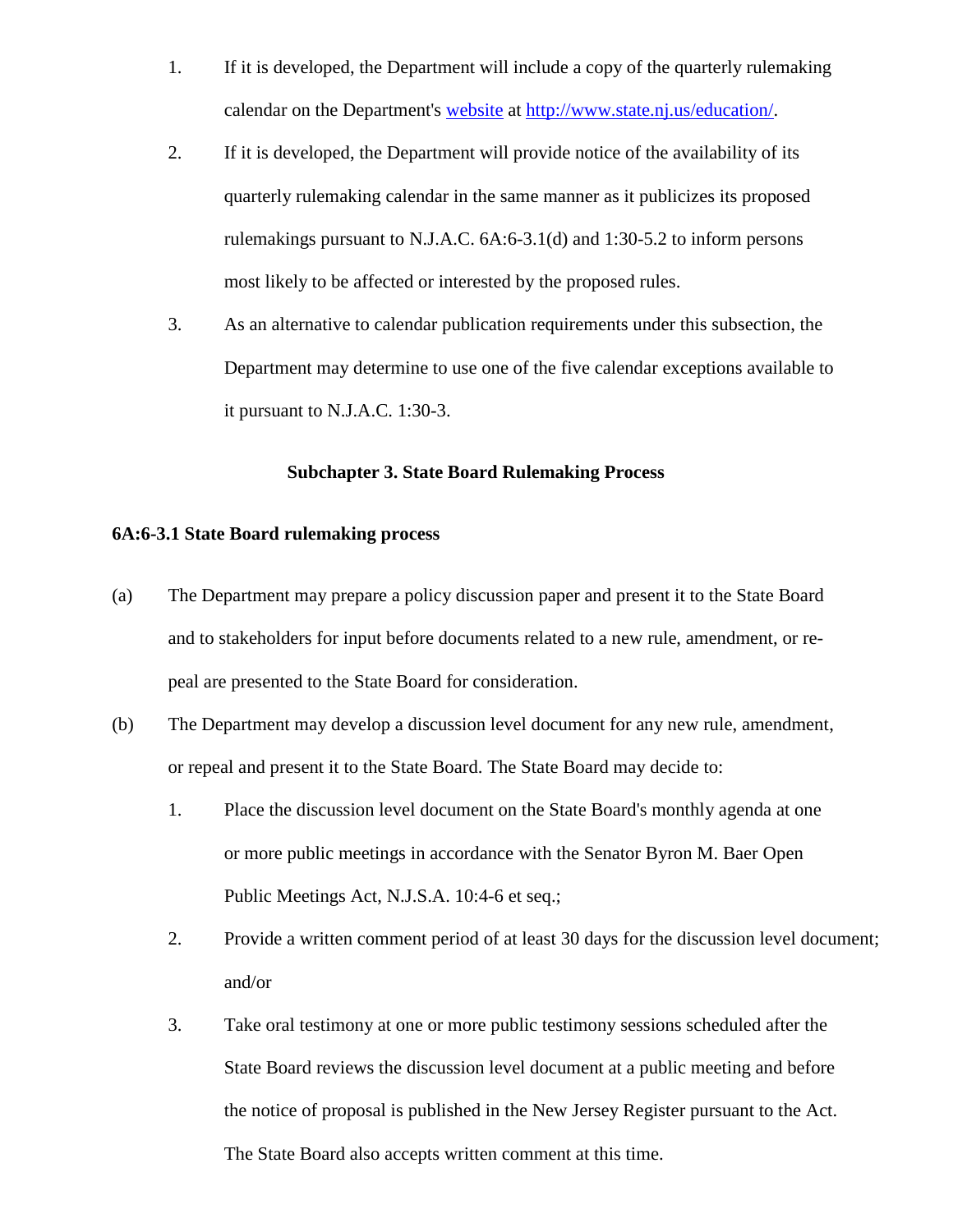- (c) Based upon the Commissioner's recommendation, the State Board shall determine at a public meeting to publish a notice of proposal in the New Jersey Register to promulgate new rules, amendments, or repeals pursuant to the Act.
	- 1. The State Board may take oral testimony at one or more public testimony sessions scheduled after the proposal is discussed at a public meeting and published in the New Jersey Register.
	- 2. The State Board may choose to extend the comment period on a notice of proposal.
- (d) The State Board, pursuant to N.J.A.C. 1:30-5.2, will provide additional notice of the proposed rulemaking at least 30 days prior to the close of the comment period using the following methods:
	- 1. The Department will distribute either the notice of proposal, as filed, or a statement of substance of the proposed action to persons who have made timely requests of the State Board for notice of its rulemaking activity and to the Department's electronic mailing list;
	- 2. The Department will distribute the notice of proposal, as filed, or a statement of the proposed action to the news media maintaining a press office in the State House Complex;
	- 3. The Department will post the notice of proposal on the Department [website](http://www.state.nj.us/education/) at: [http://www.state.nj.us/education/;](about:blank)
	- 4. The Department will distribute the notice of proposal to a list of stakeholders; and
	- 5. The Department will undertake an additional method of publicity other than publication in the New Jersey Register, pursuant to N.J.A.C. 1:30-5.2, through distribution of a press release to the news media.
- (e) Based upon the Commissioner's recommendation, the State Board shall discuss and vote at a public meeting to publish a notice of adoption in the New Jersey Register to promulgate new rules, amendments, or repeals pursuant to the Act.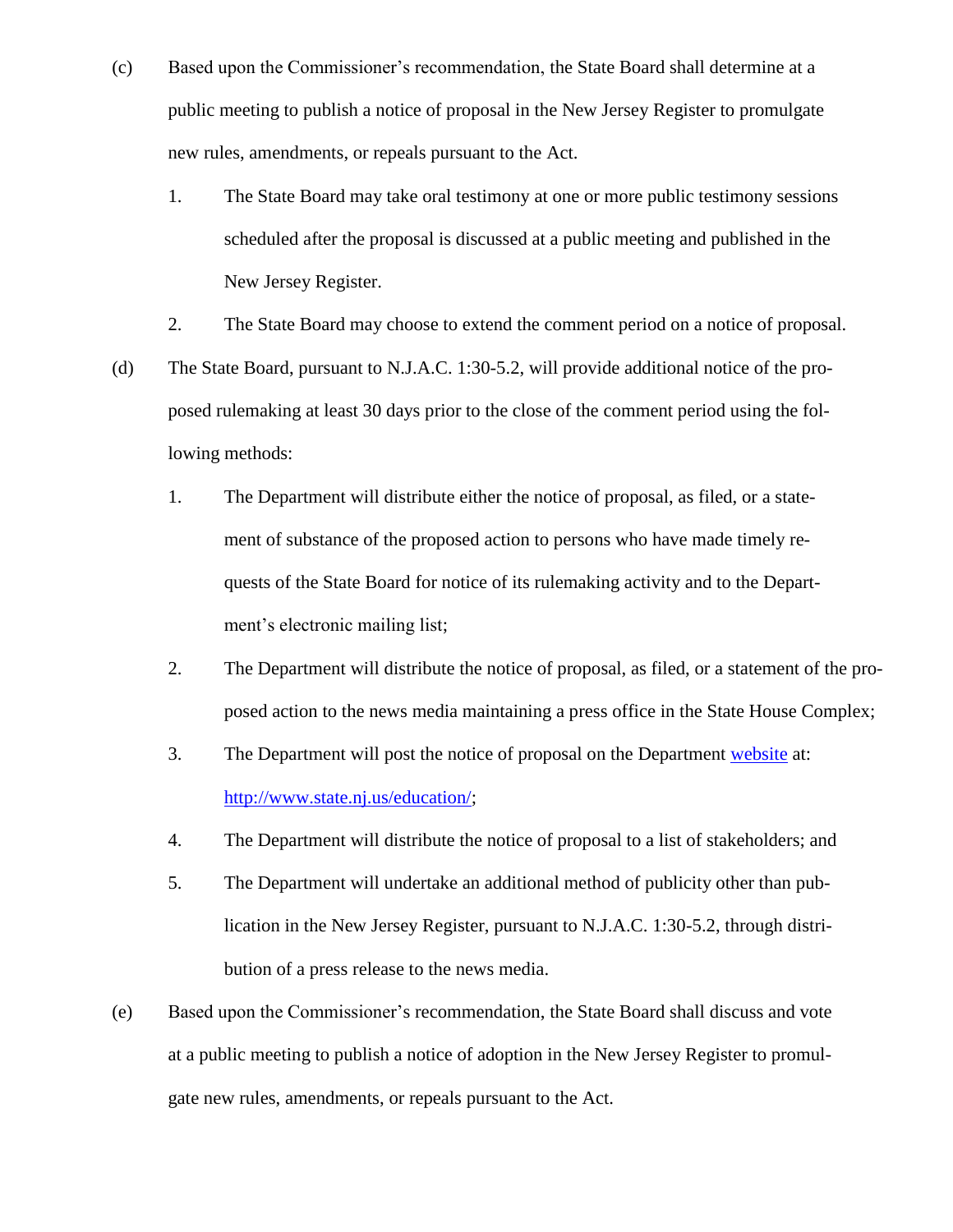- (f) The President, in consultation with the Commissioner, may extend for 30 days the comment period on a proposal published in the New Jersey Register. Sufficient public interest for the purposes of extending the comment period, pursuant to N.J.A.C. 1:30-5.4, shall be demonstrated if the President, in consultation with the Commissioner, determines within 30 days of the publication date of the proposal that any of the following criteria has been satisfied:
	- 1. Comments received reveal a previously unrecognized impact on a regulated party;
	- 2. Comments received go beyond the scope of comments previously considered by the State Board during the rulemaking process related to the notice of proposal; or
	- 3. Comments received raise unanticipated issues related to the notice of proposal.
- (g) In determining whether sufficient public interest has been demonstrated for purposes of conducting a public hearing, pursuant to N.J.A.C. 1:30-5.5, the President, in consultation with the Commissioner, shall consider the request of an interested person. The request for a public hearing shall be submitted, in writing, within 30 days following the notice of proposal's publication in the New Jersey Register and shall comply with the following requirements:
	- 1. A person interested in a public hearing on a notice of proposal shall submit a request to the State Board Office, New Jersey Department of Education, River View Executive Plaza, Building 100, PO Box 500, Trenton, NJ 08625-0500 or through email to [stateboardoffice@doe.nj.gov.](mailto:stateboardoffice@doe.nj.gov) The request for a public hearing shall contain the following information:
		- i. The person's name, address, phone number, and agency of association (if applicable);
		- ii. The citation and title of the proposed rule and the date the notice of proposal was published in the New Jersey Register; and
		- iii. The reasons a public hearing regarding the notice of proposal is considered necessary pursuant to (h) below.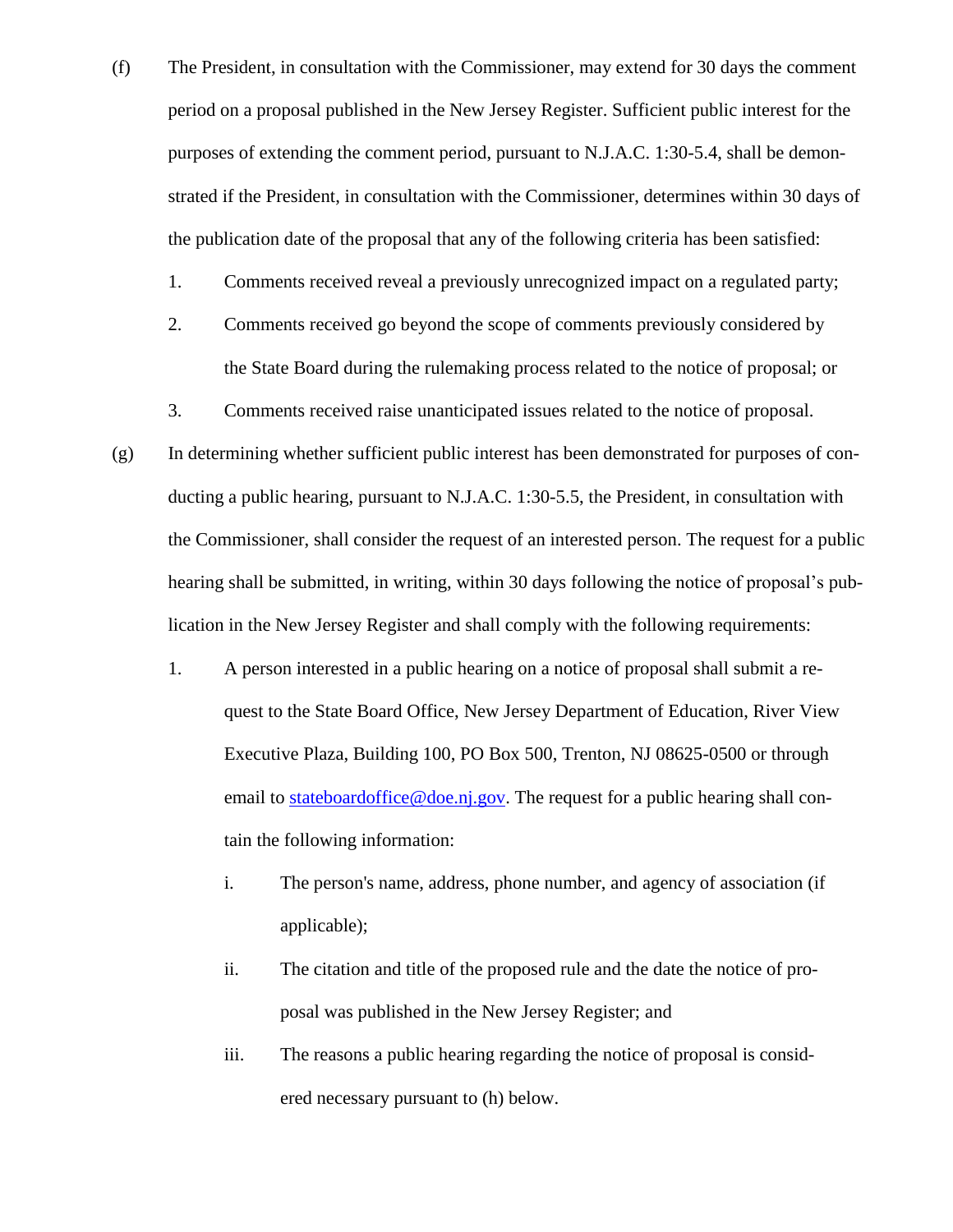- (h) Sufficient public interest for the purpose of holding a public hearing, pursuant to N.J.A.C. 1:30-5.5, shall be demonstrated if the President, in consultation with the Commissioner and upon review of the request for a public hearing, determines within 45 days of the notice of proposal's publication date that additional data, findings, and/or analysis regarding the notice of proposal are necessary for the State Board to review prior to adoption to ensure the notice of proposal does not violate the intent of the statutory authority.
- (i) A public hearing on a notice of proposal shall be conducted in accordance with N.J.A.C. 1:30-5.5.
	- 1. The Commissioner shall present the hearing officer's recommendations, made pursuant to N.J.A.C. 1:30-5.5(f), at a State Board public meeting, pursuant to the Senator Byron M. Baer Open Public Meetings Act, N.J.S.A. 10:4-6 et seq. The State Board shall act upon the Commissioner's recommendation to accept, reject, or modify the hearing officer's recommendations.
	- 2. The hearing officer's recommendations and the State Board's decision to accept, reject, or modify the recommendation(s) shall be summarized and published in the New Jersey Register, pursuant to N.J.A.C. 1:30-5.5(g).
- (j) The Department shall make available on its [website](http://www.state.nj.us/education/) at [www.state.nj.us/education](about:blank) all notices of rulemaking activity and public hearing, pursuant to N.J.S.A. 52:14B-3, and shall distribute the notices through its electronic mailing list, pursuant to N.J.S.A. 52:14B-4.

## **Subchapter 4. Petitions for Rulemaking**

## <span id="page-7-1"></span><span id="page-7-0"></span>**6A:6-4.1 Preparation of rulemaking petition by petitioner**

- (a) An interested person may petition the State Board to adopt a new rule or amend or repeal an existing rule set forth in Title 6A.
- (b) The petitioner shall submit the following information on a Commissioner-prescribed rulemaking petition form:
	- 1. The petitioner's name, mailing and/or e-mail address, and phone number;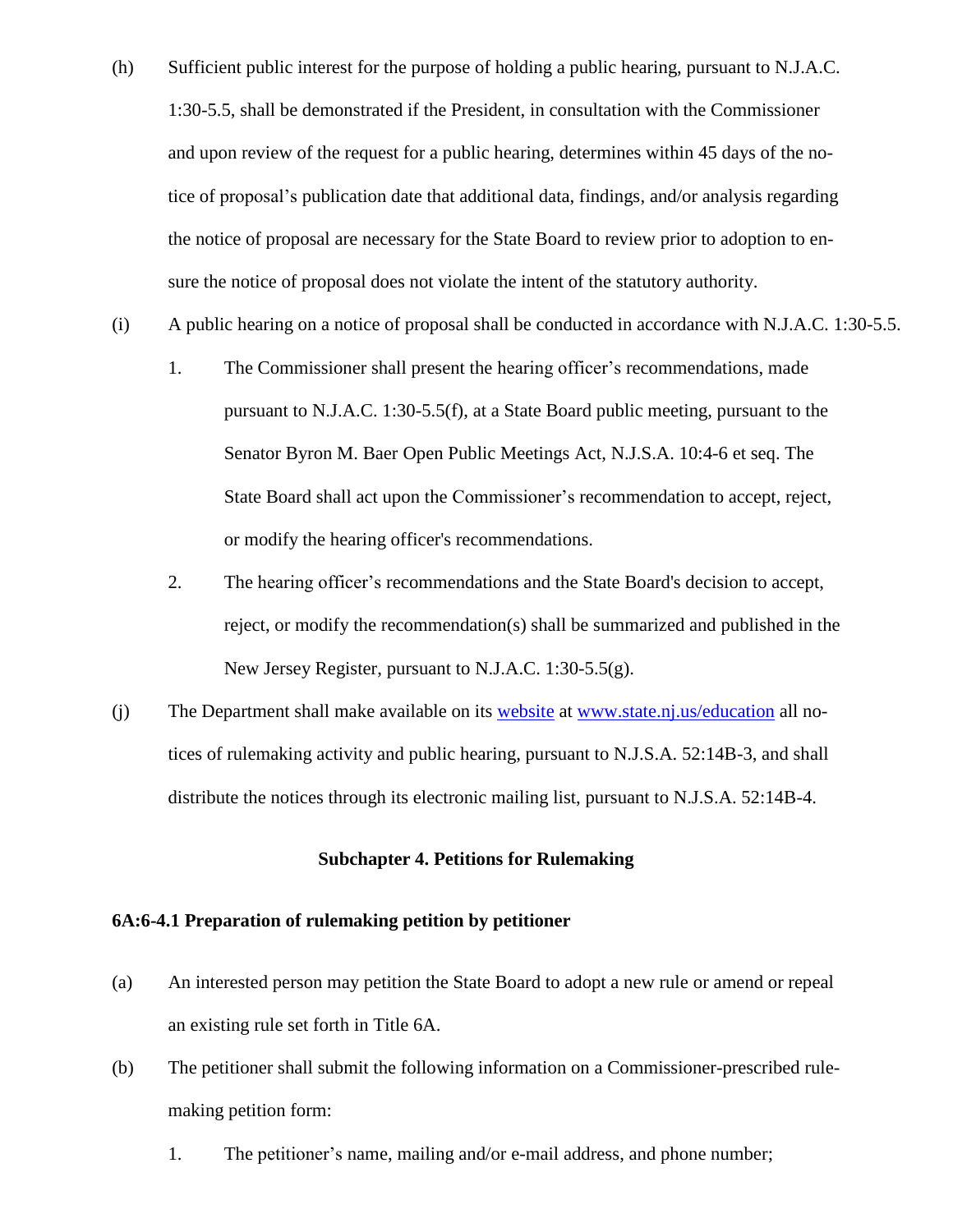- 2. The substance or nature of the rulemaking request;
- 3. The reasons for the request and the petitioner's interest in it; and
- 4. References to the agency's authority to take the requested action.
- (c) The petitioner may include as part of the petition the text of the proposed new, amended, or repealed rule.
- (d) The petitioner may submit the rulemaking petition in one of the following ways: by mail to State Board Office, New Jersey Department of Education, River View Executive Plaza, Building 100, PO Box 500, Trenton, NJ 08625-0500; through email to [state](mailto:stateboardoffice@doe.nj.gov)[boardoffice@doe.nj.gov;](mailto:stateboardoffice@doe.nj.gov) or through the Department's [website](http://www.state.nj.us/education/code/petitions) at [www.state.nj.us/educa](about:blank)[tion/](about:blank)code/petitions.

## <span id="page-8-0"></span>**6A:6-4.2 Department response to a petition for rulemaking**

- (a) The Department will file a notice of petition with the Office of Administrative Law for publication in the New Jersey Register within 15 days of receipt of the rulemaking petition, pursuant to N.J.A.C. 1:30-4.1(c). The notice of petition shall include:
	- 1. The name of the petitioner;
	- 2. The substance or nature of the requested rulemaking action;
	- 3. The problem or purpose identified by the petition; and
	- 4. The date the petition was received.
- (b) The President, in consultation with the Commissioner, shall determine within 60 days of the rulemaking petition's receipt the course of action for responding to the petition, pursuant to N.J.A.C. 1:30-4.2. The course of action shall be to:
	- 1. Deny the petition, in which case the Commissioner shall provide to the petitioner a written statement of the reasons and include the reasons in the notice of action. The President and the Commissioner shall inform the State Board if such an action is taken on a petition;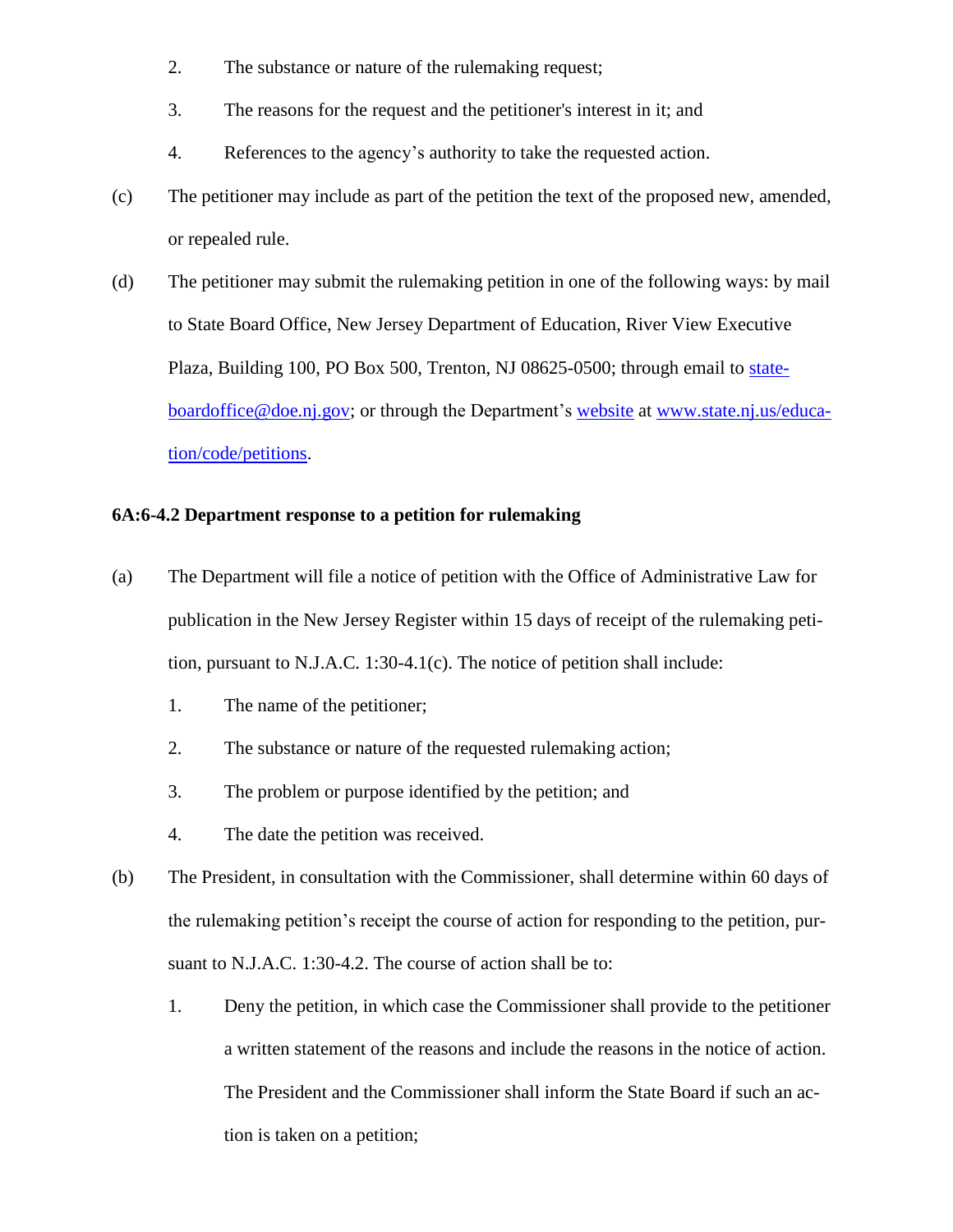- 2. Grant the petition and initiate a rulemaking proceeding within 90 days of granting the petition. The President and the Commissioner shall inform the State Board if such an action is taken on a petition; or
- 3. Refer the matter for further deliberations, the nature of which shall be specified to the petitioner and in the notice of action and which shall conclude within 90 days of the referral. Upon conclusion of further deliberations, the President, in consultation with the Commissioner, shall either deny the petition or grant the petition and initiate a rulemaking proceeding within 90 days. The Commissioner shall mail to the petitioner the results of the further deliberations and submit the results to the Office of Administrative Law for publication in the New Jersey Register.
- (c) Within 60 days of receiving the rulemaking petition, the Department shall mail to the petitioner a notice of action on the petition, pursuant to N.J.A.C. 1:30-4.2(b), and shall file it with the Office of Administrative Law for publication in the New Jersey Register. The notice of action shall include:
	- 1. The petitioner's name;
	- 2. The New Jersey Register citation for the notice of petition;
	- 3. Certification by the Commissioner that the petition was duly considered pursuant to law; and
	- 4. The nature or substance of the action upon the petition.
- (d) If the State Board fails to act on the rulemaking petition within the time frames set forth above and in N.J.A.C. 1:30-4.2, the petitioner may request a public hearing by submitting a written request to the Office of Administrative Law, pursuant to N.J.A.C. 1:30-4.3.
- (e) The Department shall make available on its [website](http://www.state.nj.us/education) at [www.state.nj.us/education](about:blank) all petitions for rulemaking received and all notices of action filed, pursuant to N.J.S.A. 52:14B-3.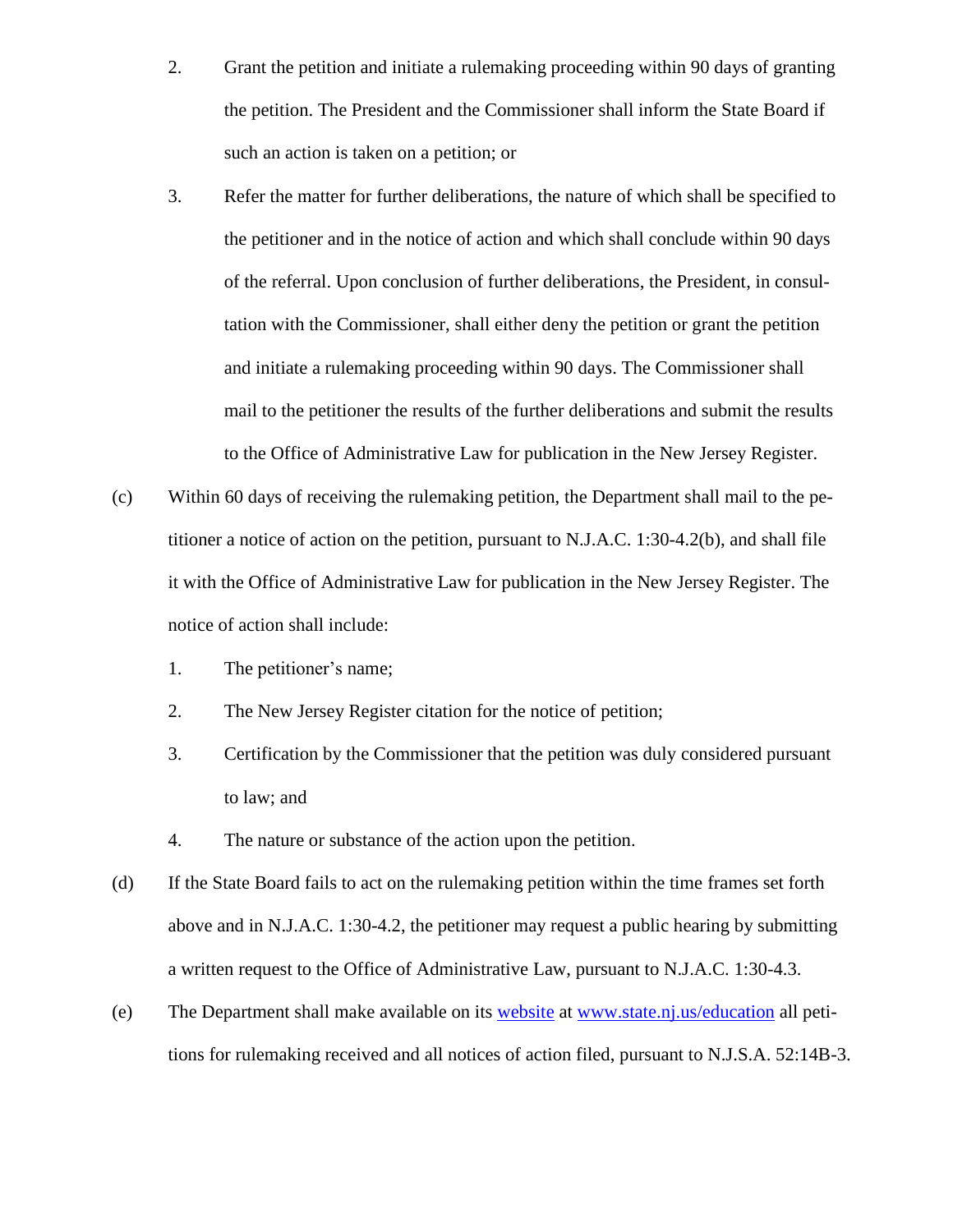## **Appendix. State Board of Education Rulemaking Process**

<span id="page-10-0"></span>The Department may distribute a policy discussion paper to the State Board and stakeholders.

Feedback to the Commissioner about the policy discussion paper is received from the State Board at a work session and also through written or oral comment from stakeholders.

The State Board considers draft rule language at First Discussion level at a State Board monthly meeting.

The State Board considers draft rule language at Second Discussion level at a State Board monthly meeting.

The State Board may add an additional Discussion level of draft rule language.

A public testimony session is held four to six weeks following First Discussion level consideration of draft rule language. Written comment is also accepted.

The State Board considers the Proposal level rule language at a State Board monthly meeting for its approval to publish the proposal in the New Jersey Register.

The notice of proposal is published in the New Jersey Register.

A 30- or 60-day written comment period is available for the public to react to the published proposal.

A 30-day written comment period is permitted only under rulemaking calendar exceptions located at N.J.A.C. 1:30-3.3(a)1 through 4.

A public testimony session is held four to eight weeks following the Proposal level consideration of rule language.

Adoption level rule language is considered by the State Board for its approval to publish the adoption in the New Jersey Register.

2